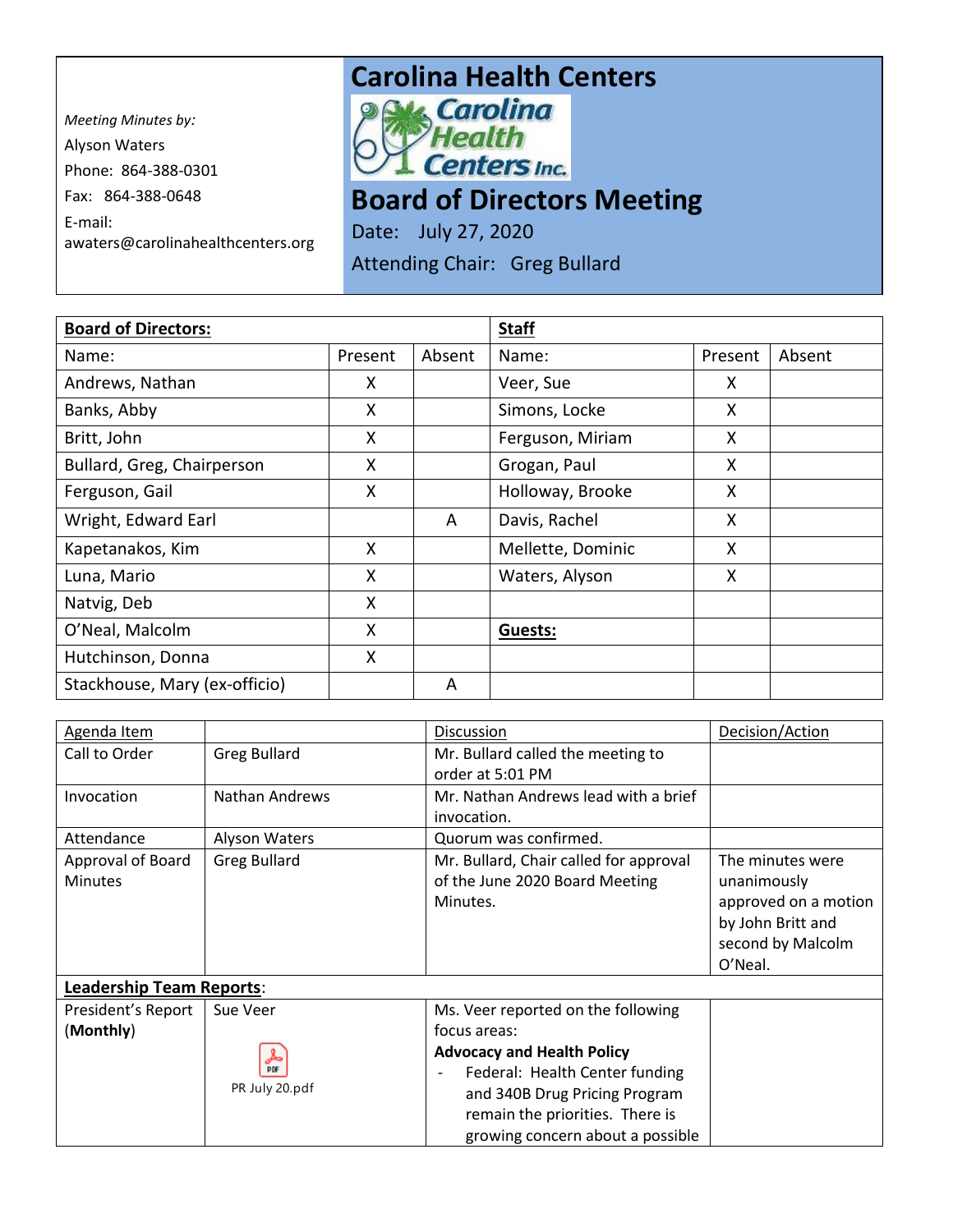|  | move on the part of<br>manufacturers to limit the use on<br>contract pharmacies.<br>State: 2020 legislative agenda for<br>the South Carolina Primary Care<br>Association funding decision<br>continues. |  |
|--|---------------------------------------------------------------------------------------------------------------------------------------------------------------------------------------------------------|--|
|  | <b>CHC Staff and Leadership</b>                                                                                                                                                                         |  |
|  |                                                                                                                                                                                                         |  |
|  | <b>Development Activities:</b>                                                                                                                                                                          |  |
|  | Formatting a customized self-                                                                                                                                                                           |  |
|  | evaluation questionnaire for the                                                                                                                                                                        |  |
|  | 2020 performance reviews of the                                                                                                                                                                         |  |
|  | senior leadership.                                                                                                                                                                                      |  |
|  | <b>Strategic and Operational Activities:</b>                                                                                                                                                            |  |
|  | Administration: The Covi-19                                                                                                                                                                             |  |
|  | Response Team meets twice a                                                                                                                                                                             |  |
|  | week and a weekly meeting w/all                                                                                                                                                                         |  |
|  | providers. We have currently                                                                                                                                                                            |  |
|  | finalized the framework to                                                                                                                                                                              |  |
|  | ensure that CDC guidelines                                                                                                                                                                              |  |
|  | specific to health care workers                                                                                                                                                                         |  |
|  | are applied consistently to all                                                                                                                                                                         |  |
|  | decisions regarding potential                                                                                                                                                                           |  |
|  | employee exposures. This was                                                                                                                                                                            |  |
|  | vetted by both the providers and                                                                                                                                                                        |  |
|  | the Covid-19 Response Team (on                                                                                                                                                                          |  |
|  | $7/27/20$ ) to be rolled out                                                                                                                                                                            |  |
|  | effective immediately.                                                                                                                                                                                  |  |
|  | Department of Pharmacy: Dr.                                                                                                                                                                             |  |
|  | Dominic Mellette, Amy                                                                                                                                                                                   |  |
|  | Satterwhite, and SV are all                                                                                                                                                                             |  |
|  | participating in the 340B                                                                                                                                                                               |  |
|  | Coalition 2020 Summer                                                                                                                                                                                   |  |
|  | Conference. Dom is presenting at                                                                                                                                                                        |  |
|  | three sessions and SV will be a                                                                                                                                                                         |  |
|  | panelist in two other sessions.                                                                                                                                                                         |  |
|  | Department of Family                                                                                                                                                                                    |  |
|  | Medicine/Department of                                                                                                                                                                                  |  |
|  | Pediatrics: Both are operating                                                                                                                                                                          |  |
|  | close to capacity. They are                                                                                                                                                                             |  |
|  | focused on balancing the                                                                                                                                                                                |  |
|  | demands of operation with                                                                                                                                                                               |  |
|  | Covid-19 response and                                                                                                                                                                                   |  |
|  | continuing to manage Covid                                                                                                                                                                              |  |
|  | related staff shortage.                                                                                                                                                                                 |  |
|  |                                                                                                                                                                                                         |  |
|  | Behavioral Health: No Report.                                                                                                                                                                           |  |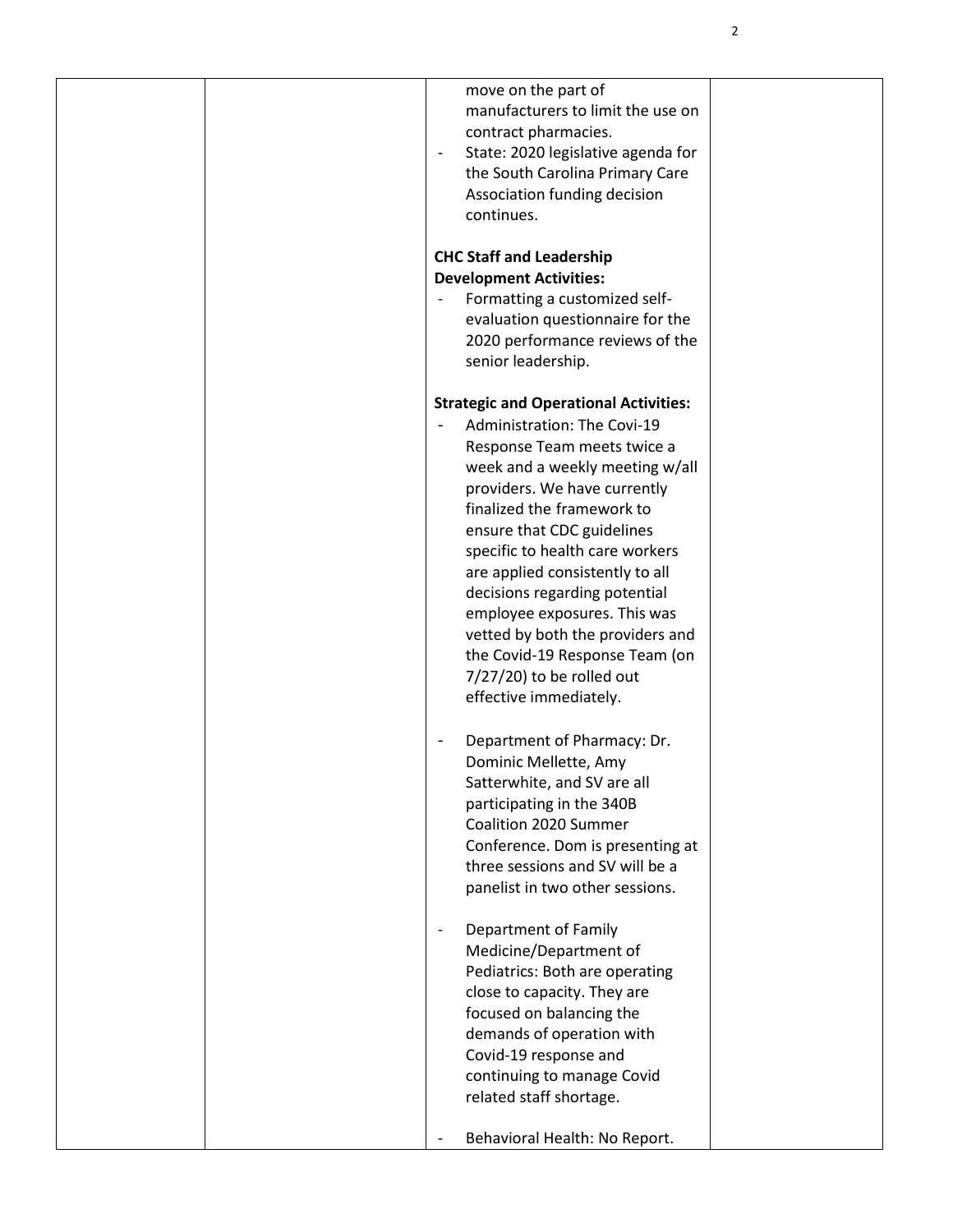| <b>CMO Report</b>             | Dr. Locke Simons    | Dr. Simons provided his monthly                                                                                      | Hutchinson.                                                  |
|-------------------------------|---------------------|----------------------------------------------------------------------------------------------------------------------|--------------------------------------------------------------|
|                               |                     | the Operating Budget for 2020-21.                                                                                    | approved on a motion<br>by Mario Luna and<br>second by Donna |
|                               |                     | Performance Report will be retained<br>with the official copy of the minutes.<br>Action Item: Approval requested for | Unanimously                                                  |
|                               |                     | A copy of the Organizational                                                                                         |                                                              |
|                               |                     | calculations to accommodate the<br>drop in volume caused by the<br>pandemic.                                         |                                                              |
|                               |                     | adjustments had been made to the<br>RVU incentive compensation                                                       |                                                              |
|                               | Performance June 20 | annual review of the provider<br>compensation plan, noting that                                                      |                                                              |
| <b>Report (Monthly)</b>       | PDF<br>Organization | utilization, financial performance and<br>cash on hand. Paul provided the                                            |                                                              |
| Organizational<br>Performance | Paul Grogan         | Paul provided a report on<br>organizational performance including                                                    |                                                              |
|                               |                     | will be maintained with the official<br>copy of the minutes.                                                         |                                                              |
|                               |                     | A copy of SV written report and slides                                                                               |                                                              |
|                               |                     | No other projects currently<br>underway.                                                                             |                                                              |
|                               |                     | coordination complete and<br>invoice for services submitted.                                                         |                                                              |
|                               |                     | <b>340B Coalition Summer</b><br>Conference planning and                                                              |                                                              |
|                               |                     | <b>Consulting:</b>                                                                                                   |                                                              |
|                               |                     | launched several ad-hoc peer<br>support groups.                                                                      |                                                              |
|                               |                     | <b>OCHIN CEO Advisory Council:</b><br>$\overline{\phantom{a}}$<br>meeting virtually and OCHIN has                    |                                                              |
|                               |                     | cancelled through the end of the<br>year.                                                                            |                                                              |
|                               |                     | Apexus 340B University Faculty:<br>ALL in-person sessions have been                                                  |                                                              |
|                               |                     | through the end of the year.                                                                                         |                                                              |
|                               |                     | <b>Apexus Advisory Council</b><br>meetings have been suspended                                                       |                                                              |
|                               |                     | NACHC, CIMS, and SCPHA<br>continue meeting virtually.                                                                |                                                              |
|                               |                     | <b>Partnerships and Affiliations:</b>                                                                                |                                                              |
|                               |                     | Jessica Jacobs is on maternity<br>leave.                                                                             |                                                              |
|                               |                     | Behavioral Health Coordinator,                                                                                       |                                                              |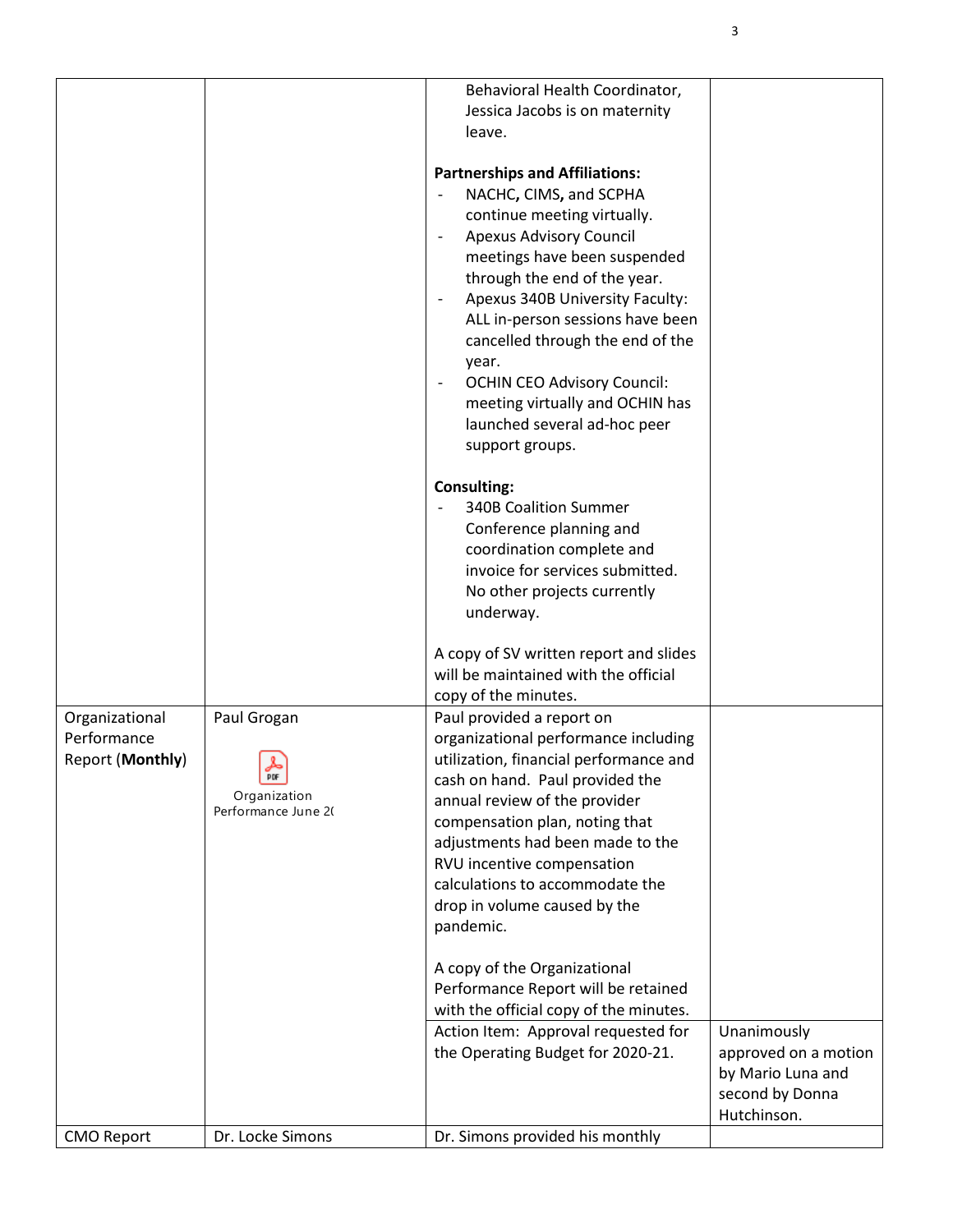| (Monthly)                |                 | report with the following areas of                           |  |
|--------------------------|-----------------|--------------------------------------------------------------|--|
|                          |                 | focus:                                                       |  |
|                          |                 | <b>Summary of Quality Measures:</b>                          |  |
|                          |                 | Indicated that while some<br>$\overline{\phantom{a}}$        |  |
|                          |                 | measures are worsening (likely                               |  |
|                          |                 | impacted by the pandemic),                                   |  |
|                          |                 | diabetic eye exams and diabetic                              |  |
|                          |                 | kidney screenings improving                                  |  |
|                          |                 |                                                              |  |
|                          |                 | <b>Coronavirus Update:</b>                                   |  |
|                          |                 | Optimistic that cases in SC seem                             |  |
|                          |                 | to be trending down. In our                                  |  |
|                          |                 | service area, Saluda is the                                  |  |
|                          |                 | highest, then Newberry County,                               |  |
|                          |                 | Laurens, Greenwood.                                          |  |
|                          |                 | 2 Providers are out with Covid-19                            |  |
|                          |                 | Positive test result.                                        |  |
|                          |                 |                                                              |  |
|                          |                 | 13 Employees to date have tested<br>$\overline{\phantom{a}}$ |  |
|                          |                 | positive with Coronavirus.                                   |  |
|                          |                 | A copy of the CMO Report will be                             |  |
|                          |                 | retained with the official copy of the                       |  |
|                          |                 | minutes.                                                     |  |
| <b>Operations Report</b> | Miriam Ferguson | Miriam provided the quarterly                                |  |
| (Quarterly)              |                 | Operations Report on the following                           |  |
|                          |                 | areas of focus:                                              |  |
|                          |                 | <b>Information Technology:</b>                               |  |
|                          |                 | CHC will be transitioning to Office                          |  |
|                          |                 | 365, which is cloud based, team                              |  |
|                          |                 | oriented, and has better security                            |  |
|                          |                 | with email encryption.                                       |  |
|                          |                 |                                                              |  |
|                          |                 | <b>Facilities -</b>                                          |  |
|                          |                 | Uptown: new paint                                            |  |
|                          |                 | TCC: new area to segregate sick<br>$\overline{\phantom{a}}$  |  |
|                          |                 | patients from well                                           |  |
|                          |                 | Hometown: planning for the<br>$\blacksquare$                 |  |
|                          |                 | addition of a modular unit to                                |  |
|                          |                 | accommodate increased volume                                 |  |
|                          |                 | and new workflows associated                                 |  |
|                          |                 | with Covid-19                                                |  |
|                          |                 | Hepa Filters with UV light have<br>$\overline{\phantom{a}}$  |  |
|                          |                 | been installed                                               |  |
|                          |                 |                                                              |  |
|                          |                 | Operations-                                                  |  |
|                          |                 | Mobile Testing sites are occurring                           |  |
|                          |                 | regularly on Wednesdays                                      |  |
|                          |                 | partnering with County                                       |  |
|                          |                 | Councilwoman Edith Childs,                                   |  |
|                          |                 | <b>DHEC, Emergency Management</b>                            |  |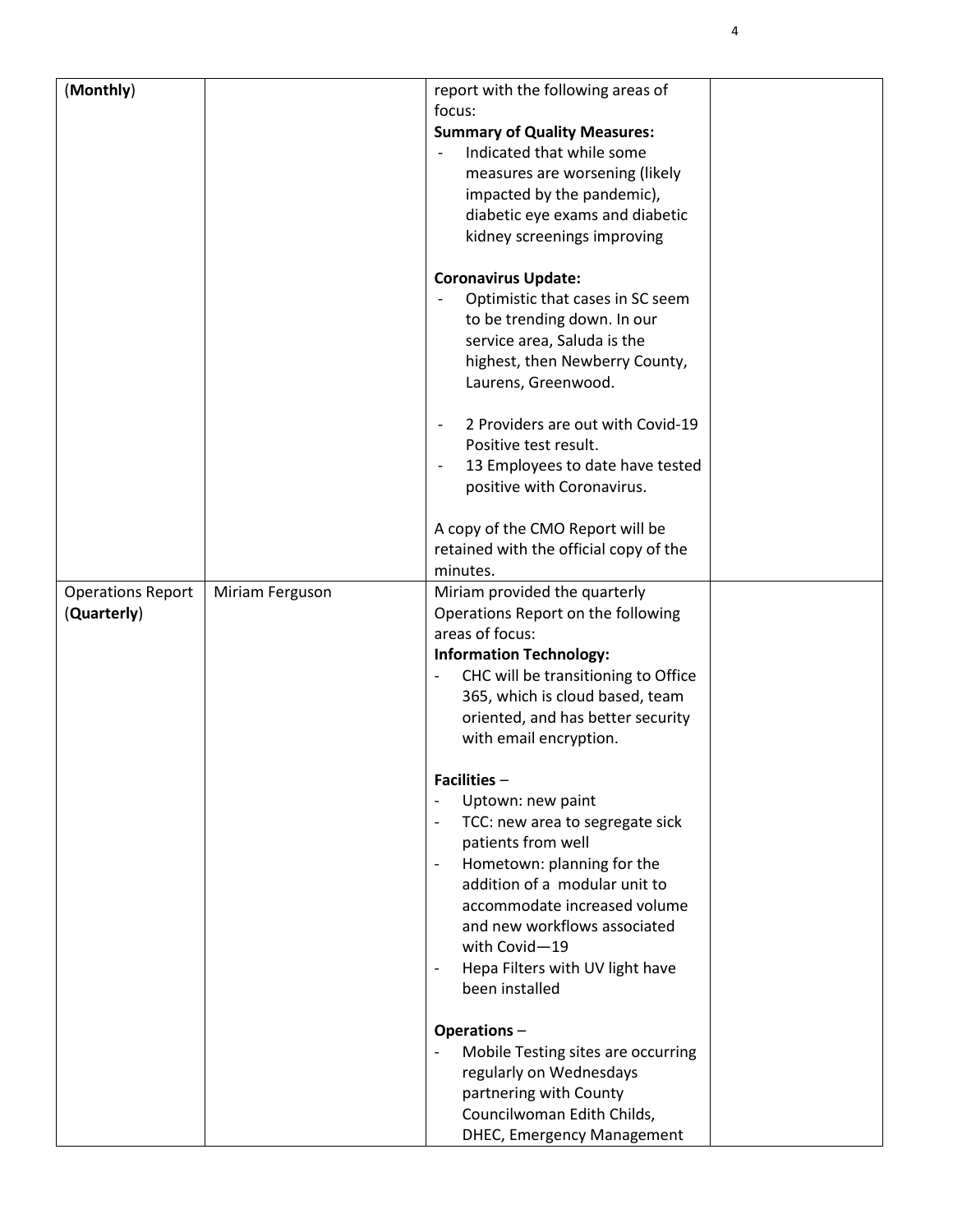|                                                |                      | and National Guard.<br>DHEC is assisting with PPE, test<br>$\overline{\phantom{a}}$<br>kits and some personnel<br>The majority of staffing is<br>provided by CHC with the cost<br>applied to the grant for Covid<br>testing.<br>This widespread mobile<br>$\overline{\phantom{a}}$<br>community testing is creating a<br>great deal of name recognition for<br>CHC.                                                     |  |
|------------------------------------------------|----------------------|-------------------------------------------------------------------------------------------------------------------------------------------------------------------------------------------------------------------------------------------------------------------------------------------------------------------------------------------------------------------------------------------------------------------------|--|
|                                                |                      | <b>Early Childhood Services:</b><br>MIECHV increased funding that<br>allowed 2 additional people to be<br>hired for Healthy Families.                                                                                                                                                                                                                                                                                   |  |
|                                                |                      | Other Covid 19 Impact on<br><b>Operations:</b><br>Increased cases among<br>employees and close contact to<br>employees.<br>Staff shortage because of Covid<br>$\overline{\phantom{a}}$<br>and childcare issues.<br>We are not seeing Covid spread<br>employee to employee, but rather<br>community transmission.                                                                                                        |  |
| <b>Pharmacy Services</b><br>Report (Quarterly) | Dr. Dominic Mellette | Dom provided the quarterly Pharmacy<br>Services Report on the following<br>areas of focus:                                                                                                                                                                                                                                                                                                                              |  |
|                                                |                      | <b>Recent Developments - Covid-19</b><br>Pharmacies have been operating<br>$\overline{\phantom{a}}$<br>with Drive-thru and curbside<br>Service only since mid-March.<br>Walkie-talkies with a private<br>$\overline{\phantom{a}}$<br>frequency to help expedite<br>service<br>On July 5 <sup>th</sup> the pharmacies<br>$\overline{\phantom{a}}$<br>reopened for walk in traffic with<br>social distancing measurements |  |
|                                                |                      | Medication sync program going well<br>Increasing our meds adherence<br>scores with Medicare part<br>patients<br>NEW texting format to remind<br>$\overline{\phantom{a}}$<br>patients that RX is ready for<br>pickup.<br>NEW program where customers<br>receive a call when they have a                                                                                                                                  |  |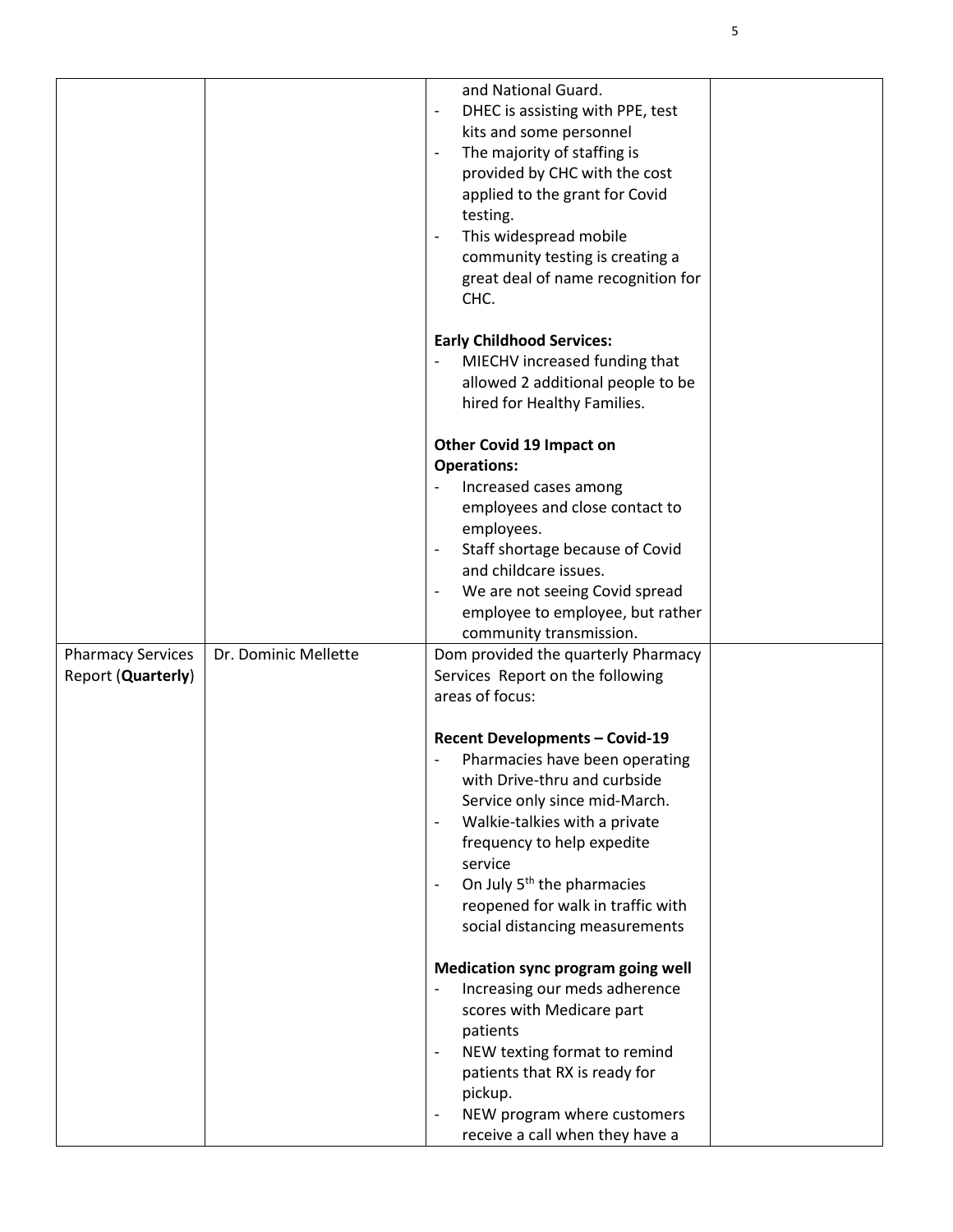|                                        |                                  | medication the is 2-7 days past its<br>refill date                                                |                 |
|----------------------------------------|----------------------------------|---------------------------------------------------------------------------------------------------|-----------------|
|                                        |                                  | <b>Coming Soon</b>                                                                                |                 |
|                                        |                                  | Door to door home delivery for                                                                    |                 |
|                                        |                                  | local patient                                                                                     |                 |
|                                        |                                  | <b>Medication Adherence Packaging</b><br>$\overline{\phantom{a}}$                                 |                 |
| <b>Distribution Only:</b>              | Quality and<br>Ι.                |                                                                                                   |                 |
|                                        | Population Health                |                                                                                                   |                 |
|                                        | <b>Measures</b>                  |                                                                                                   |                 |
|                                        | Monthly RX<br>ΙΙ.                |                                                                                                   |                 |
|                                        | Dashboard                        |                                                                                                   |                 |
|                                        | <b>Behavioral Health</b><br>III. |                                                                                                   |                 |
|                                        | Report<br>Beckman<br>i.          |                                                                                                   |                 |
|                                        | Center for                       |                                                                                                   |                 |
|                                        | Mental                           |                                                                                                   |                 |
|                                        | Health                           |                                                                                                   |                 |
|                                        | ii.<br><b>CHC</b>                | *Deferred Due to Maternity Leave                                                                  |                 |
|                                        | Behavioral                       |                                                                                                   |                 |
|                                        | Health<br>Coordinator'           |                                                                                                   |                 |
|                                        | s Report                         |                                                                                                   |                 |
|                                        |                                  |                                                                                                   |                 |
| <b>Committee Reports:</b>              |                                  |                                                                                                   |                 |
| Executive                              |                                  | Recommendation to continue through                                                                | Ratified by all |
| Committee                              |                                  | the end of the year by conference call                                                            |                 |
|                                        |                                  | for all board meetings.                                                                           |                 |
|                                        |                                  | Recommendation to adopt all                                                                       | Ratified by all |
|                                        |                                  | committee positions stay in active.                                                               |                 |
| Development                            |                                  | No Report.                                                                                        |                 |
| Committee                              |                                  |                                                                                                   |                 |
| Finance                                |                                  | No Report.                                                                                        |                 |
| Committee                              |                                  |                                                                                                   |                 |
| <b>Strategic Planning</b><br>Committee | Deborah Natvig                   | The Strategic and Program Planning                                                                |                 |
|                                        |                                  | Committee met immediately prior to<br>the full meeting of the Board of                            |                 |
|                                        |                                  | Directors and reviewed the Strategic                                                              |                 |
|                                        |                                  | Plan Semi-Annual Progress Report - a                                                              |                 |
|                                        |                                  | summary of which was provided in                                                                  |                 |
|                                        |                                  | the member's packets. Deb Natvig                                                                  |                 |
|                                        |                                  | provided a summary of that meeting                                                                |                 |
|                                        |                                  | and report noting the following:                                                                  |                 |
|                                        |                                  | Though the pandemic has delayed<br>$\overline{\phantom{a}}$<br>some strategically focused action, |                 |
|                                        |                                  | progress is still being made on                                                                   |                 |
|                                        |                                  | many items.                                                                                       |                 |
|                                        |                                  | The Committee has requested<br>$\overline{\phantom{m}}$                                           |                 |
|                                        |                                  | that an objective be added to                                                                     |                 |